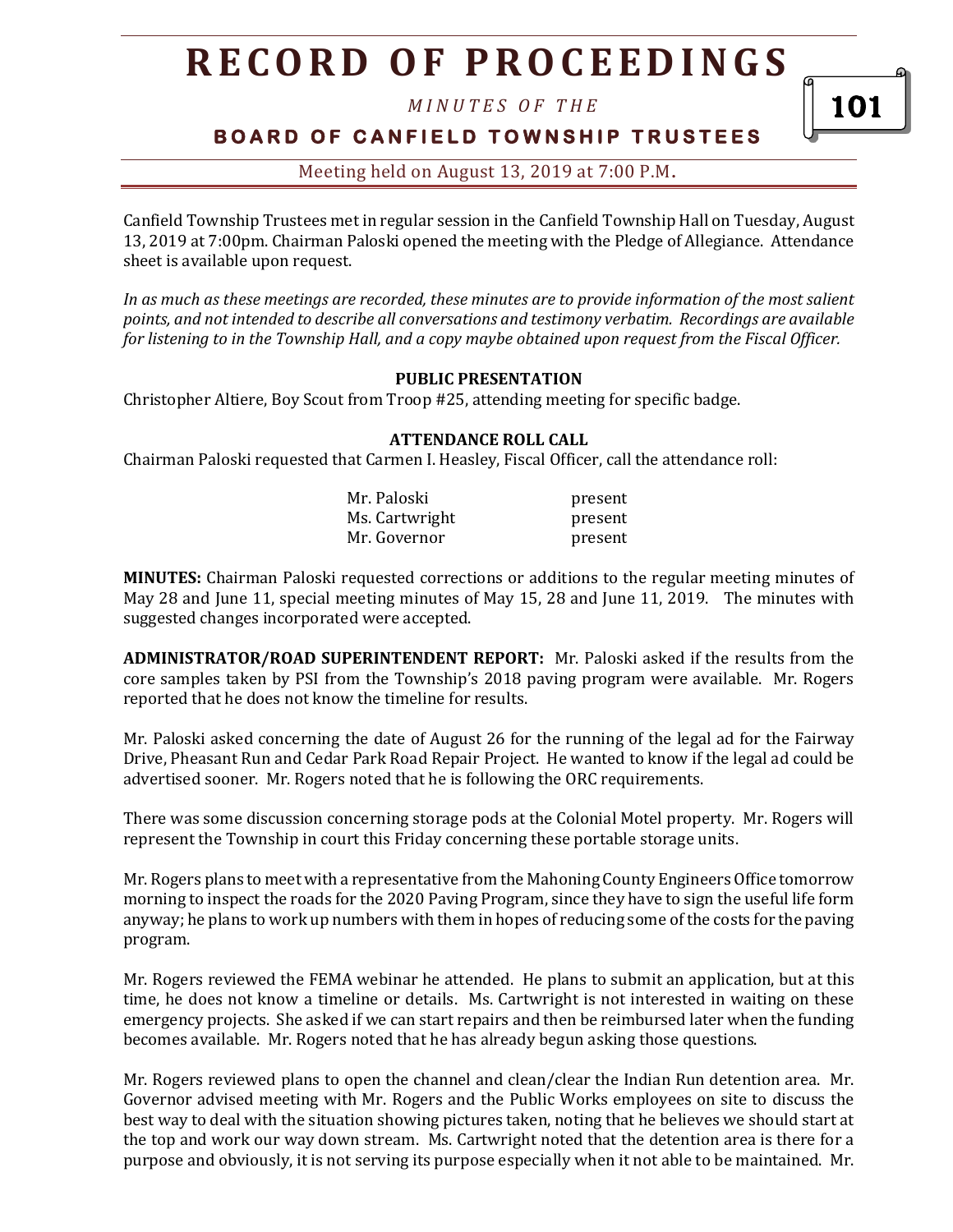*M I N U T E S O F T H E* 

# **BOARD OF CANFIELD TOWNSHIP TRUSTEES**

102

Meeting held on August 13, 2019 at 7:00 P.M**.**

Rogers noted that it is still serving its purpose as a detention area. He feels that the detention area would work more efficiently by removing the silt mounds.

Mr. Paloski asked the Fiscal Officer if we could come up with another \$10,000 to \$15,000, maybe from the Open Space money. The Fiscal Officer noted understanding the urgency of this project explained that after the budget is approved tonight, she will submit for a new Certificate of All Available Resources. It will be up to the county auditor to approve and return the Certificate of All Available Resources before we can write any further purchase orders against the Open Space Funds. She noted that a purchase order payable to this contractor is on the agenda for approval tonight, using the Open Space Fund available balance with the remainder coming from the General Fund, because she is looking at this project as an emergency. The Board agreed this is an emergency. She prefers to write a second purchase order once the final totals are known, noting that the contractor can start the work up to the \$8,500 amount, but no additional work until the second purchase order is written. Mr. Rogers plans to meet with the contractor this week, discuss the Board's wishes, and secure final numbers for the second purchase order.

Mr. Rogers reported another sinkhole at the entrance of Pheasant Run due to a failing ODOT stormwater pipe. He explained that the Public Works employees will do the work, but he has requested that ODOT supply sixty feet of new stormwater pipe to replace the old one, road plates and signage to be displayed on Rt. 224. Mr. Paloski moved to accept the administrator/road superintendent, public works and zoning reports as presented.

**FISCAL OFFICER'S REPORT:** Chairman Paloski called on the Fiscal Officer, Carmen I. Heasley, to present the financials. The Fiscal Officer reviewed warrants, electronic payments and four purchase orders, noting that purchase order number 35-2019 is a Then and Now due to a disagreement with the City of Canfield over the water bill at Canfield Township Community Park.

At the last meeting, the Board agreed to transfer a maturing \$75,000 investment to the primary checking account, but when the funds did not transfer, she learned that the UAN system had the wrong maturing date, noting that the investment matures next year. It was a five-year and not a fouryear investment. She has corrected the information in the UAN system.

The Fiscal Officer reported working with Russo Builders Limited on a new street lighting district and should have something for the Board to review soon.

Mr. Governor asked if we need to schedule another budget hearing. The Fiscal Officer noted listing projects not in the budget at the end of the budget spreadsheets. She also added a sheet listing all the loan details.

Mr. Paloski asked from which fund are we paying the engineer for the OPWC Emergency Project. After reviewing the resolution and checking the budget, the Fiscal Officer noted that she could not write the purchase order until the Board approves adjustments to the present budget later in this meeting. Then she will submit for a new Certificate of all Available Resources, at which time it will be up to the county auditor, how much time he will need. She will write the purchase order from the Public Works Issue II Fund after she receives the approved Certificate of all Available Resources. She does not anticipate any problems with the county auditor approving the budget. She will write a letter requesting a rush on the certificate. Due to the emergency nature of this project, the Board agreed to have the Fiscal Officer write the purchase order from the Permissive Fund. Once we are in receipt of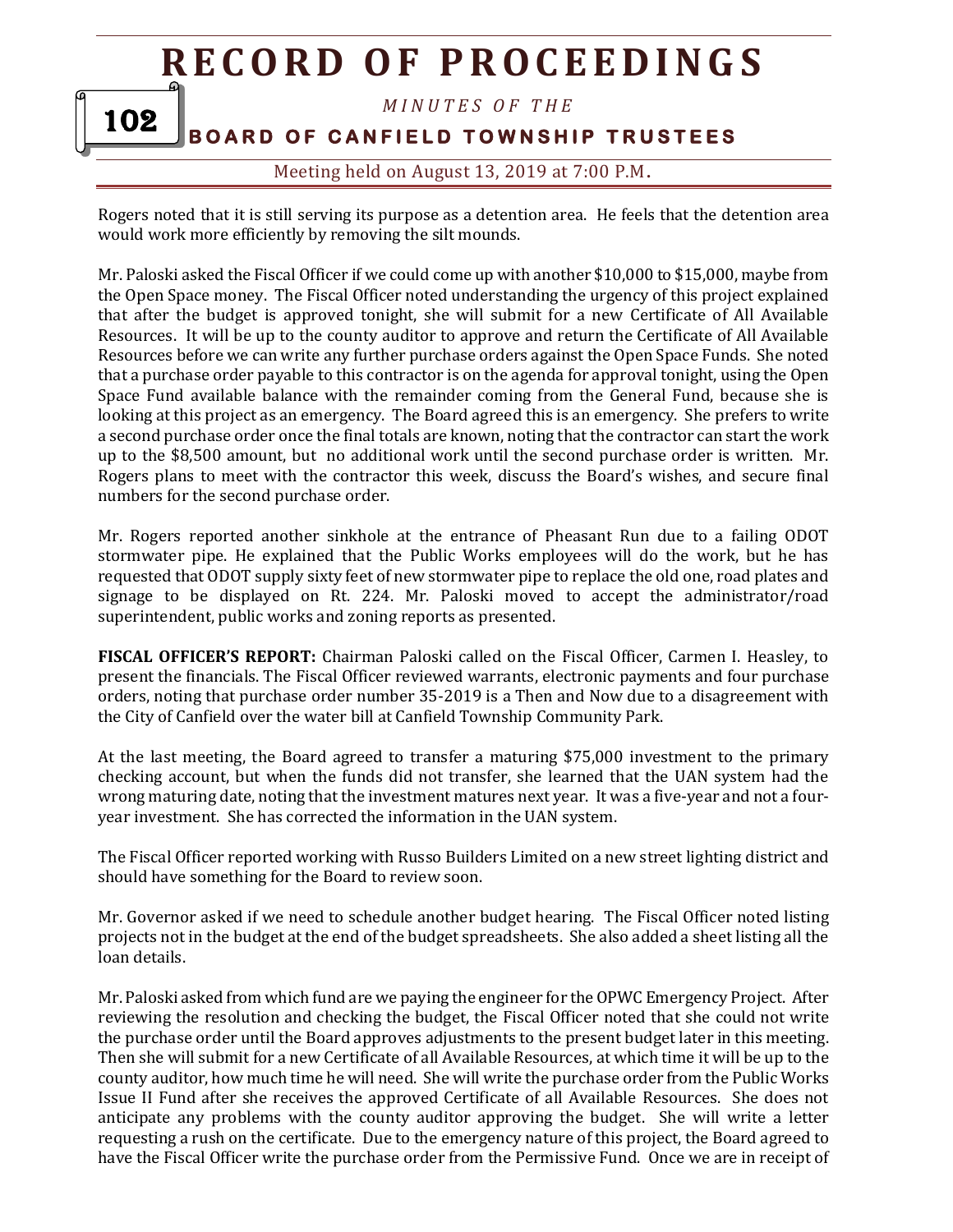*M I N U T E S O F T H E* 

103

**BOARD OF CANFIELD TOWNSHIP TRUSTEES** 

# Meeting held on August 13, 2019 at 7:00 P.M**.**

the certificate, the Fiscal Officer will void this purchase order, reissue the purchase order from the Public Works Issue II Fund. This is being done due to the emergency nature of this project.

Mr. Governor noted that the payment for the PSI core samples is in the folder for signatures, but we have not received the test results. The Board agreed to sign the warrant, but to hold the payment until we receive the results. Mr. Paloski moved to accept the report as presented.

#### **OLD BUSINESS RESOLUTION 2019-08-13-132 Fire Station III Condensing Unit**

Ms. Cartwright moved to approve Efficiency Specialist Inc., to install a three-ton condensing unit with A coil, line set, a five inch filter return box and all duct work fillings to tie in the new equipment to existing system at a cost not to exceed \$4,903.00. Mr. Paloski seconded the Motion. Roll Call: Mr. Paloski, yes; Ms. Cartwright, yes; Mr. Governor, yes. Motion carried 3 to 0.

# **RESOLUTION 2019-08-13-133 2020 OPWC Paving Project**

Ms. Cartwright moved to approve A RESOLUTION AUTHORIZING Trustee Chairman, Joe Paloski, TO PREPARE AND SUBMIT AN APPLICATION TO PARTICIPATE IN THE OHIO PUBLIC WORKS COMMISSION STATE CAPITAL IMPROVEMENT AND / OR LOCAL TRANSPORTATION IMPROVEMENT PROGRAM(S) AND TO EXECUTE CONTRACTS AS REQUIRED.

Whereas, the State Capital Improvement Program and the Local Transportation Improvement Program both provide financial assistance to political subdivisions for capital improvements to public infrastructure, and

Whereas, Canfield Township is planning to make capital improvements to qualified Township Roads through the 2020 Township Paving program, Whereas improvement herein above described is considered to be a priority need for the community and is a qualified project under the OPWC programs,

NOW THEREFORE, BE IT RESOLVED by Canfield Township: 1: The Board of Trustees Chairman is hereby authorized to apply to the OPWC for funds as described above. Section 2: The Board of Trustees Chairman is authorized to enter into any agreements as may be necessary and appropriate for obtaining this financial assistance. Mr. Governor seconded the Motion. Roll Call: Mr. Paloski, yes; Ms. Cartwright, yes; Mr. Governor, yes. Motion carried 3 to 0.

## **RESOLUTION 2019-08-13-134 Website - SSL Certificate**

Mr. Governor moved to approve IDMI to purchase and maintain a SSL certificate for the Township website at a cost of \$100 per year. Ms. Cartwright seconded the Motion. Discussion: Mr. Governor noted that this certificate would remove the "not secure" flag currently showing in search browsers so visitors will know the site is secure especially as we move towards electronic documents and mobile app on the site. Roll Call: Mr. Paloski, yes; Ms. Cartwright, yes; Mr. Governor, yes. Motion carried 3 to 0.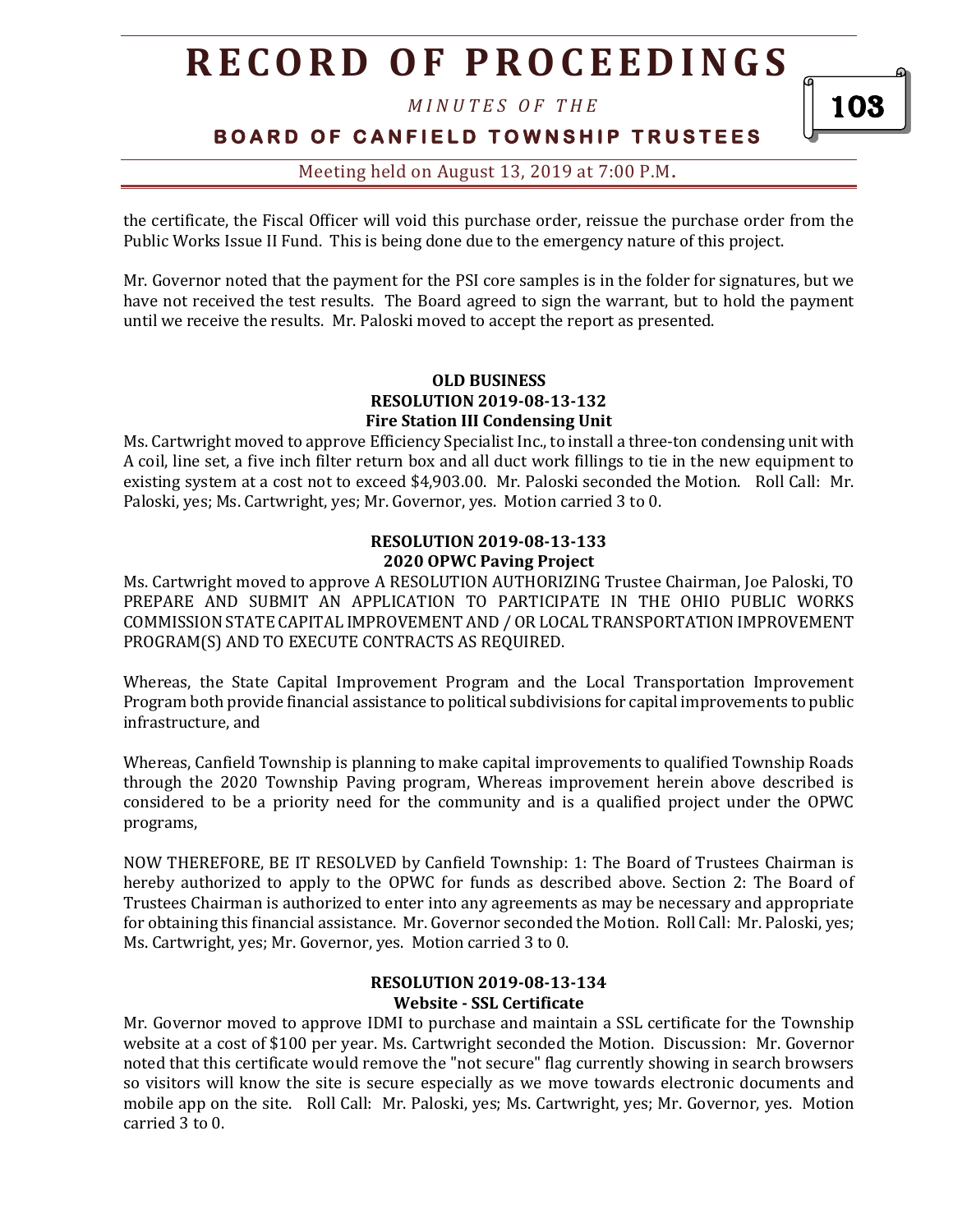*M I N U T E S O F T H E* 

**BOARD OF CANFIELD TOWNSHIP TRUSTEES** 104

Meeting held on August 13, 2019 at 7:00 P.M**.**

## **RESOLUTION 2019-08-13-135 Indian Run Detention Cleanup**

Ms. Cartwright moved to approve Craig Edward Susany, Inc. to perform the necessary work in the Indian Run detention area to remove the mounds of sediment that has accumulated prohibiting the natural flow of water through the system at a cost not to exceed \$8,500.00. Mr. Governor seconded the Motion. Discussion: The Fiscal Officer noted that the discussion concerning this Motion appears under the administrators report. Roll Call: Mr. Paloski, yes; Ms. Cartwright, yes; Mr. Governor, yes. Motion carried 3 to 0.

# **RESOLUTION 2019-08-13-136 Bike Trail ~ Environmental Assessment**

Mr. Paloski moved to approve Intertek-PSI to perform wetland and ecological services for the proposed Robert H. Neff Memorial Bike Trail at a cost not to exceed \$7,100.00. Mr. Governor seconded the Motion. Discussion: The Fiscal Officer noted that the purchase orders should be available by the next meeting. Roll Call: Mr. Paloski, yes; Ms. Cartwright, yes; Mr. Governor, yes. Motion carried 3 to 0.

### **NEW BUSINESS RESOLUTION 2019-08-13-137 Repairs to Truck 206**

Mr. Paloski moved to approve Lynn Welding & Mechanical Service LLC to perform the necessary work to repair the radiator, two brake chambers, and rebuild the clutch fan on Truck 206 at a cost not to exceed \$1,300.00. Mr. Governor seconded the Motion. Roll Call: Mr. Paloski, yes; Ms. Cartwright, yes; Mr. Governor, yes. Motion carried 3 to 0.

### **RESOLUTION 2019-08-13-138 Emergency Road Repair Project**

Ms. Cartwright moved to approve the advertisement in the *Youngstown Vindicator's* Legal Notices in accordance with Section 5575.01 of the ORC under Maintenance and Repair of Roads by Contract or Force Account, to begin the bidding process for the Fairway Drive, Pheasant Run and Cedar Park Road Repair Project. The ad will run Monday, August 26. Mr. Paloski seconded the Motion. Roll Call: Mr. Paloski, yes; Ms. Cartwright, yes; Mr. Governor, yes. Motion carried 3 to 0.

### **RESOLUTION 2019-08-13-139 Warrants & Electronic Payments**

Mr. Paloski moved to approve Warrants #13399 thru #13462, electronic payments 287-2019 thru 328-2019 for a grand total of \$94,543.77 as general & payroll obligations of the Township. Mr. Governor seconded the Motion. Roll Call: Mr. Paloski, yes; Ms. Cartwright, yes; Mr. Governor, yes. Motion carried 3 to 0.

### **RESOLUTION 2019-08-13-140 Purchase Orders**

Ms. Cartwright moved to approve regular purchase orders PO 35-2019 thru PO 39-2019 for a total of \$203,698.77. Purchase order number 35-2019 is a Then and Now due to a disagreement with the City of Canfield over the water billing. Mr. Paloski seconded the Motion. Discussion: Ms. Cartwright noted an agreement between the City and the Township to bill for water usage once the Township reaches 21,000 gallons of water at the Canfield Township Community Park. The park only reached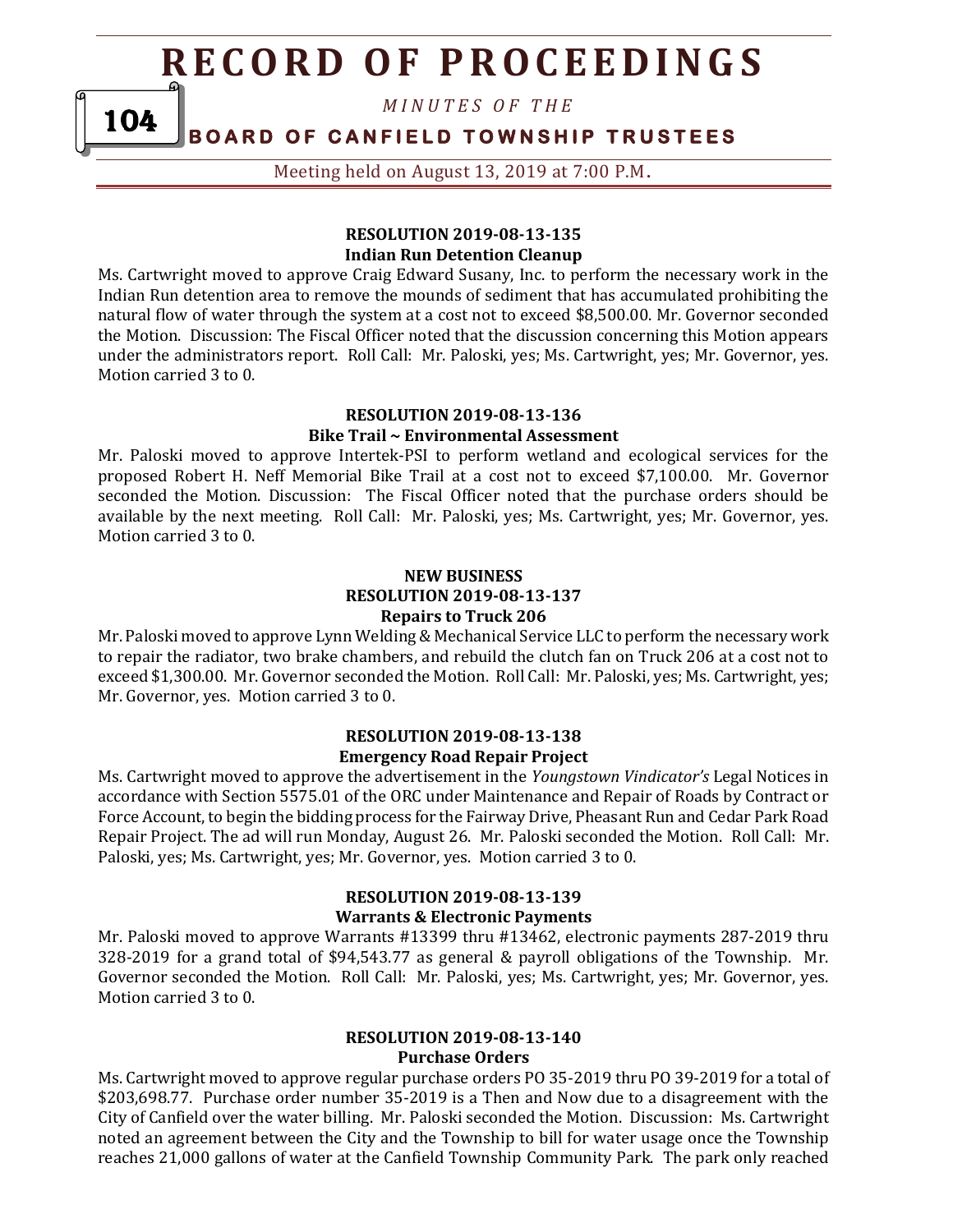*M I N U T E S O F T H E* 

105

**BOARD OF CANFIELD TOWNSHIP TRUSTEES** 

Meeting held on August 13, 2019 at 7:00 P.M**.**

17,000 gallons…the City began billing including sanitary and late charges. The Township was already paying Mahoning County Sanitary for the sanitary at the park and that only complicated issues, therefore the disagreement. Mahoning County Sanitary agreed to refund the sanitary payments to the City. Roll Call: Mr. Paloski, yes; Ms. Cartwright, yes; Mr. Governor, yes. Motion carried 3 to 0.

### **RESOLUTION 2019-08-13-141 2019 Permanent Budget**

Ms. Cartwright moved to approve the 2019 permanent budget; reducing anticipated total revenue from \$2,096,748.04 to \$2,015,193.12 plus year-end balances of \$4,530,632.19 for a total revenue of \$6,545,825.31. Total anticipated appropriations from \$2,550,916.27 to \$2,351,645.35. Mr. Paloski seconded the Motion. Roll Call: Mr. Paloski, yes; Ms. Cartwright, yes; Mr. Governor, yes. Motion carried 3 to 0.

**Trustees Comments:** Ms. Cartwright discussed the Canfield Fair displays, noting the Township is hosting the Mahoning County Township Association picnic meeting on August 22. She noted that Mr. Rogers has completed the supply inventory; the Township will supply the chicken, hotdogs, bread, water, soft drinks and napkins. Ms. Cartwright suggested buying flowers a day or two before the fair for the display only.

Mr. Governor noted that there was an agreement in principle with the union representing the Public Works Department and it was sent to the Board for review and will be voted on at the Trustees' next meeting. Website pictures will be redone/replaced. Mr. Governor would like to have that done soon. Mr. Governor reported a Millennial Moments JEDD meeting on August 26 at 9am.

Ms. Cartwright reported that she would be following up with Attorney Mathews as it relates to the amendment to the Canfield Community JEDD. Next meeting will be on September 18 and December 18 at 3pm at the Windsor House.

Ms. Cartwright noted that since Ms. Heasley chose not run for re-election the only person who filed to run is now the new Fiscal Officer, therefore shouldn't we invite her to these meetings. Ms. Heasley will try to reach her.

The Fiscal Officer advised that the Board might need to revise the Sunshine Law requirement on advertising legal ads as done during the reorganizational meeting, since the *Youngstown Vindicator* will close their doors soon and the *Warren Tribune* will start print the *Mahoning Valley Vindicator*. Ms. Cartwright noted that she understood that the *Warren Tribune* might not qualify. The Fiscal Officer noted discussion with the *Warren Tribune* manager. It will be printed almost the same with news items and advertising very similar to the *Youngstown Vindicator*. The *Warren Tribune* will take over the daily delivery of the paper within the tri-county area. It is her understanding that they plan to hire *Youngstown Vindicator* employees and hopes to continue the web site as done now. She asked the *Warren Tribune* manager to contact the prosecutor's office to confirm details, so they can advise us accordingly. Ms. Cartwright feels that we cannot use the *Warren Tribune* until we see it… she believes we must use the *Daily News* following the advice of the prosecutor's office until we are told differently.

Mr. Paloski recognized the Canfield Cardinal Joint Fire Department along with the mutual aid for fighting the fire at Summit Plaza saving half the plaza. The new water tower supplied firefighters with enough water and pressure needed to put out the fire.